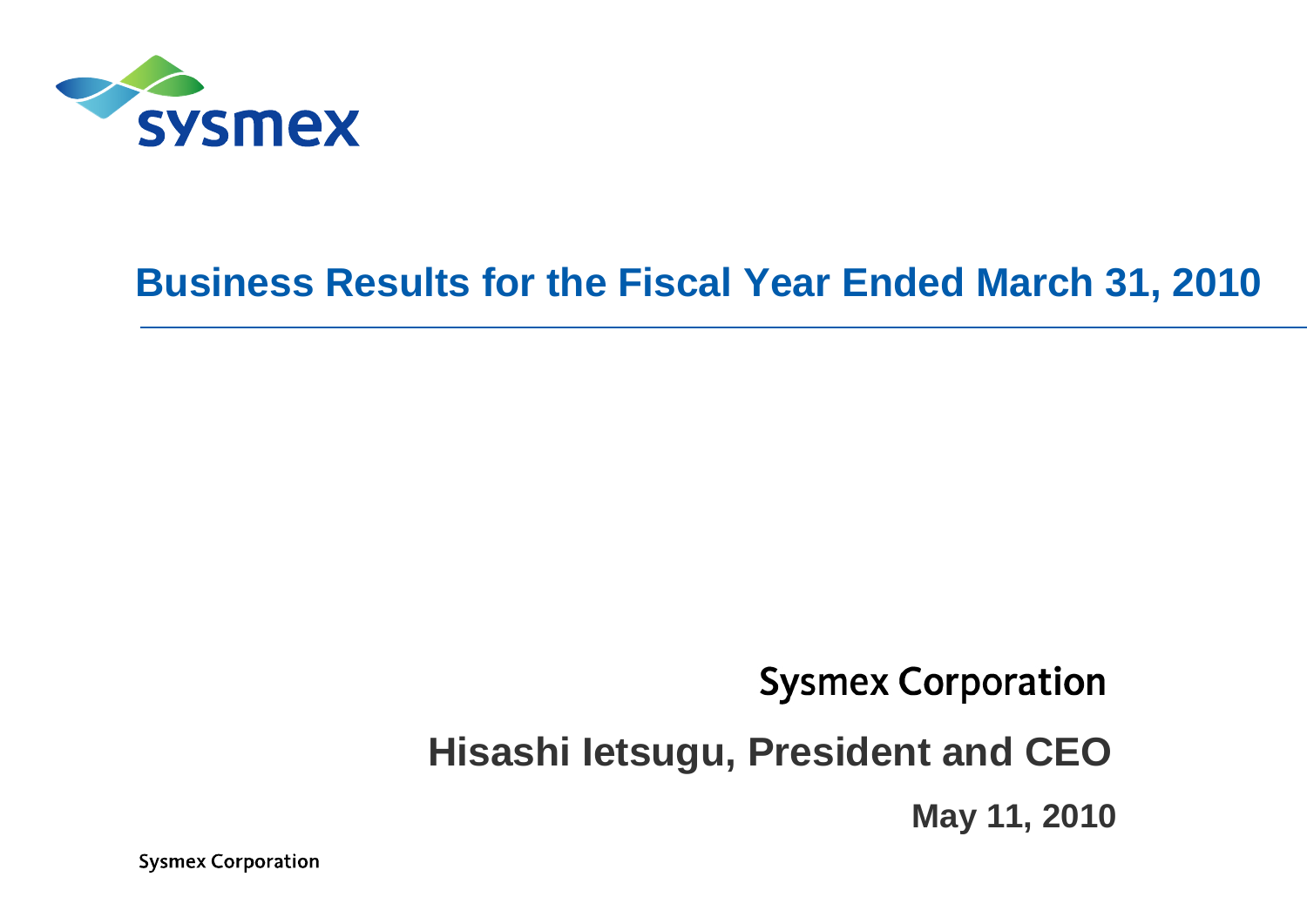

### **Contents**

### Chapter 1 Financial Highlights for the Fiscal Year Ended March 31, 2010

### Chapter 2 Consolidated Earnings Forecast for the Fiscal Year Ended March 31, 2011

#### Forward-looking Statements

This material contains forward-looking statements about Sysmex Corporation and its group companies (the Sysmex Group). These forwardlooking statements are based on the current judgments and assumptions of the Sysmex Group in light of the information currently available to it. Uncertainties inherent in such judgments and assumptions, the future course of our business operations, and changes in operating environment both in Japan and overseas may cause our actual results, performance, achievements, or financial position to be materially different from any future results, performance, achievements, or financial position either expressed or implied within these forward-looking statements.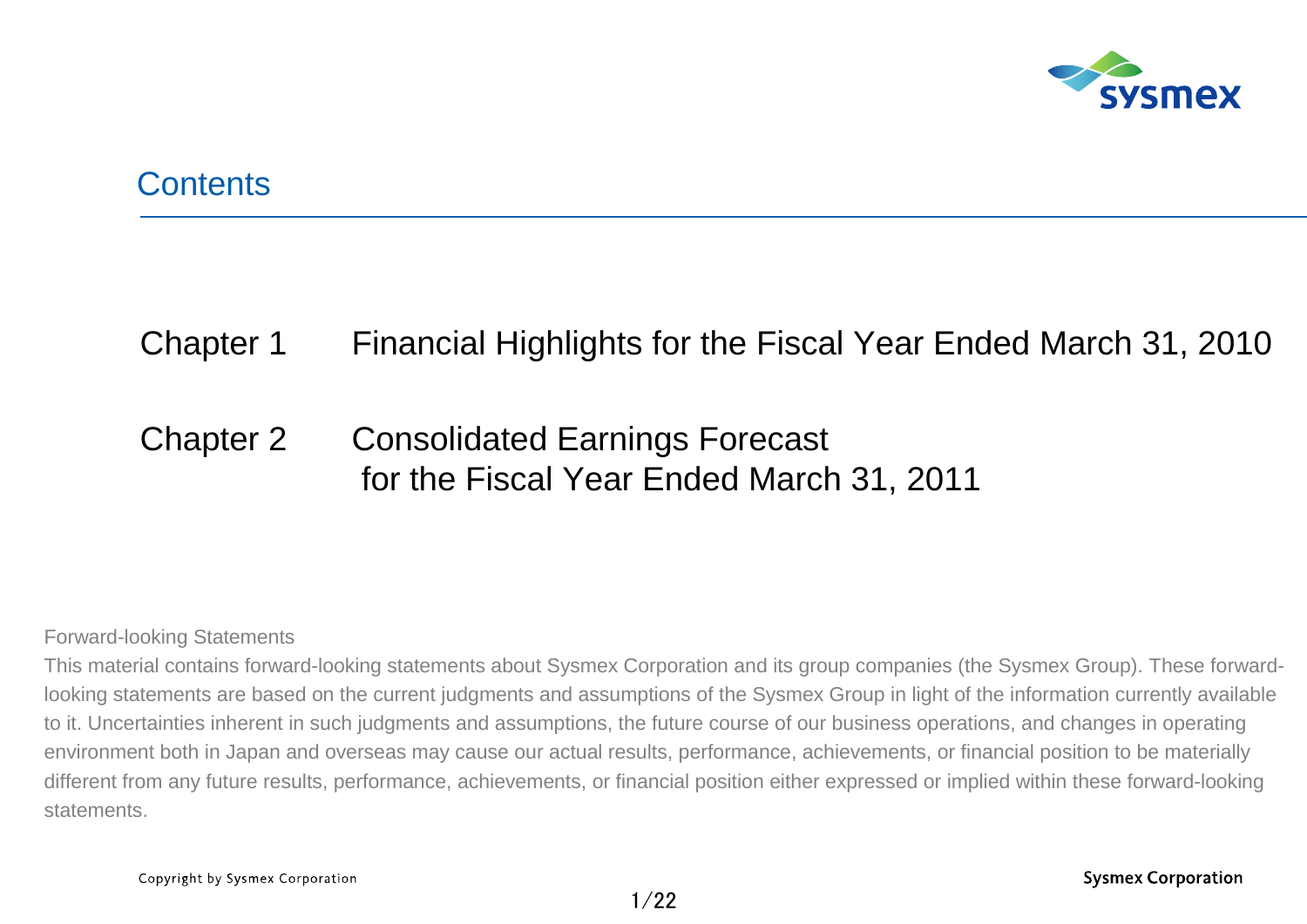

Chapter 1

Financial Highlights for the Fiscal Year Ended March 31, 2010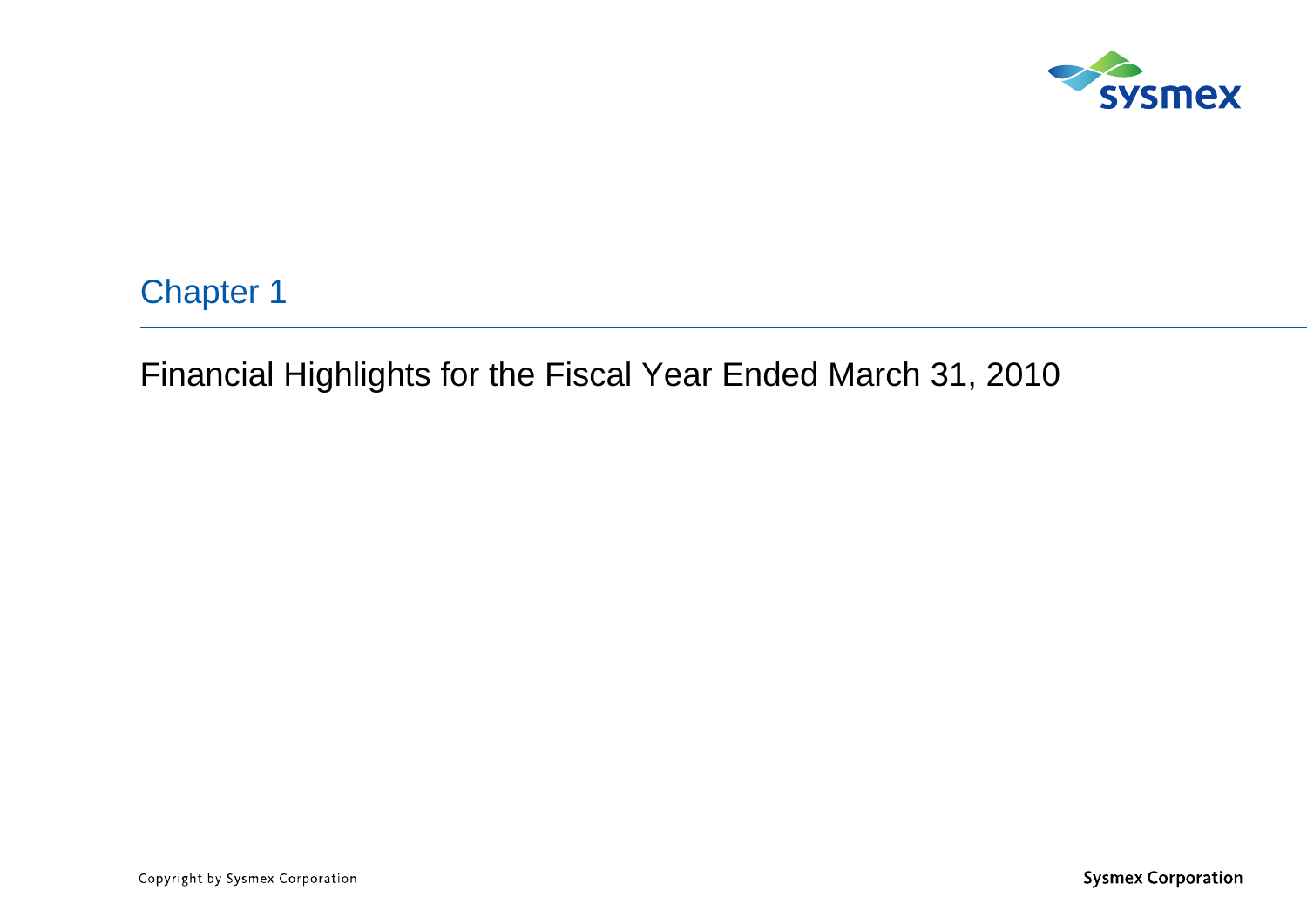# Financial Results





Copyright by Sysmex Corporation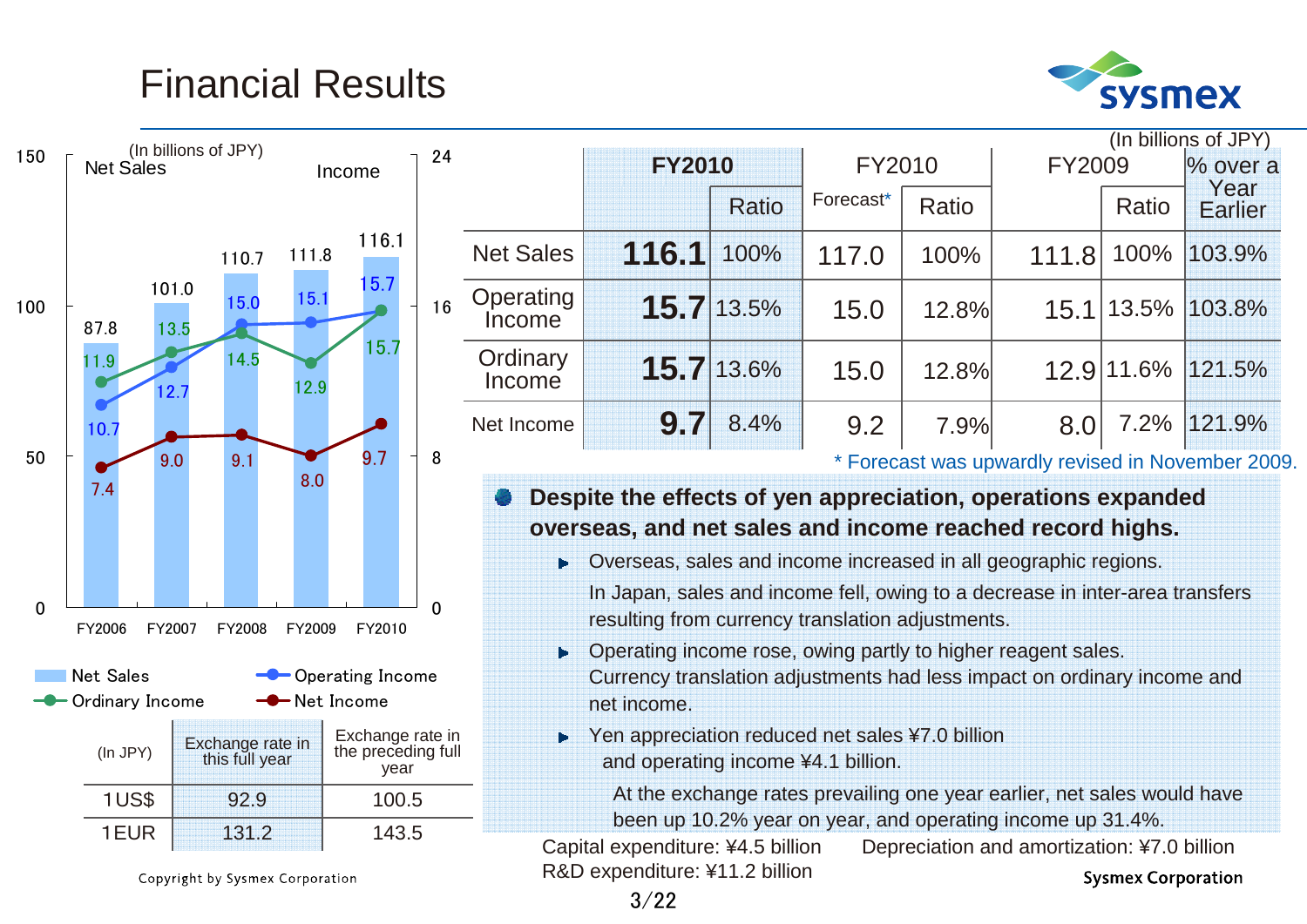# Breakdown of Net Sales and Operating Income





Copyright by Sysmex Corporation

**Sysmex Corporation**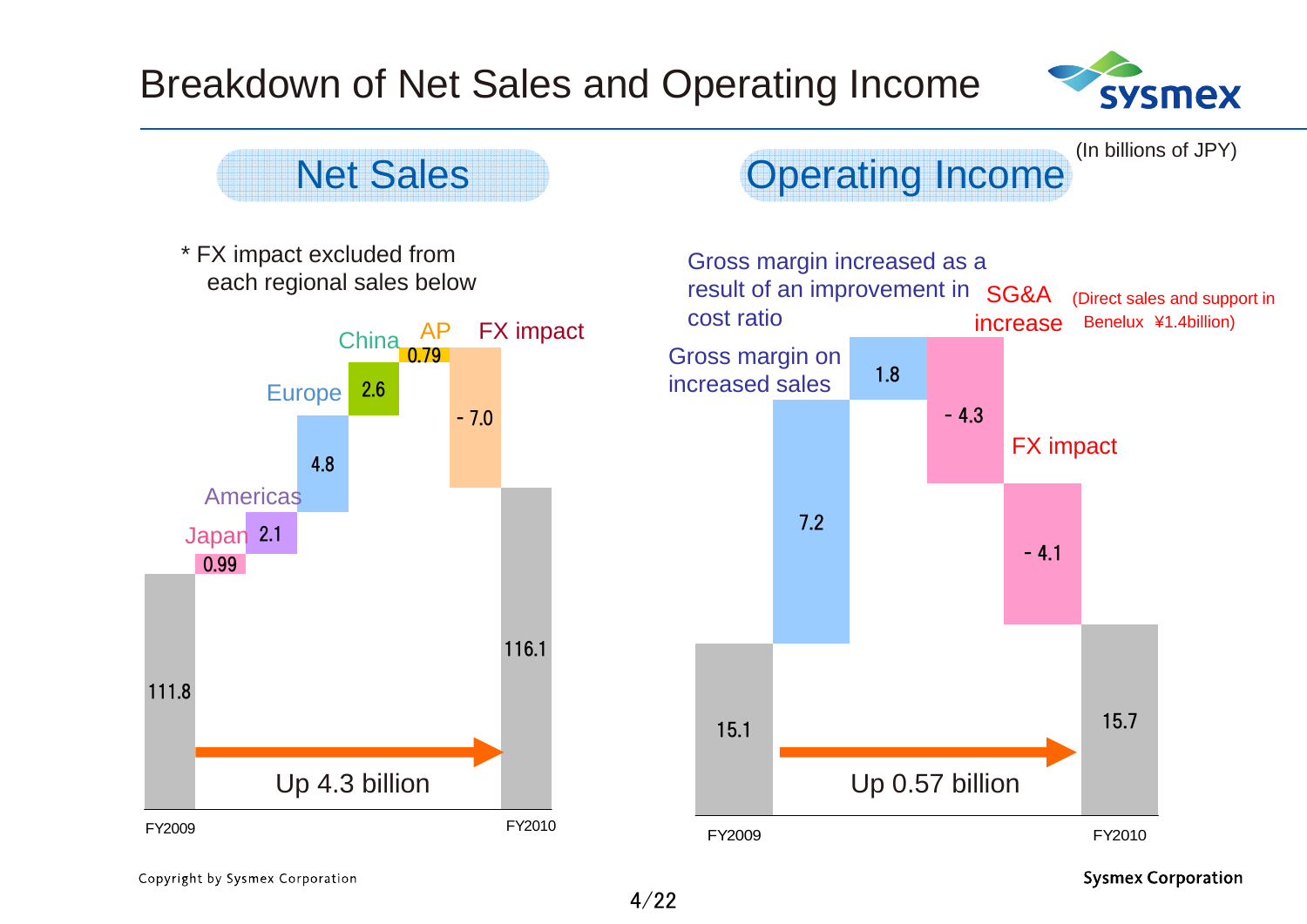### Breakdown of Balance Sheet



(In billions of JPY)



**Sysmex Corporation**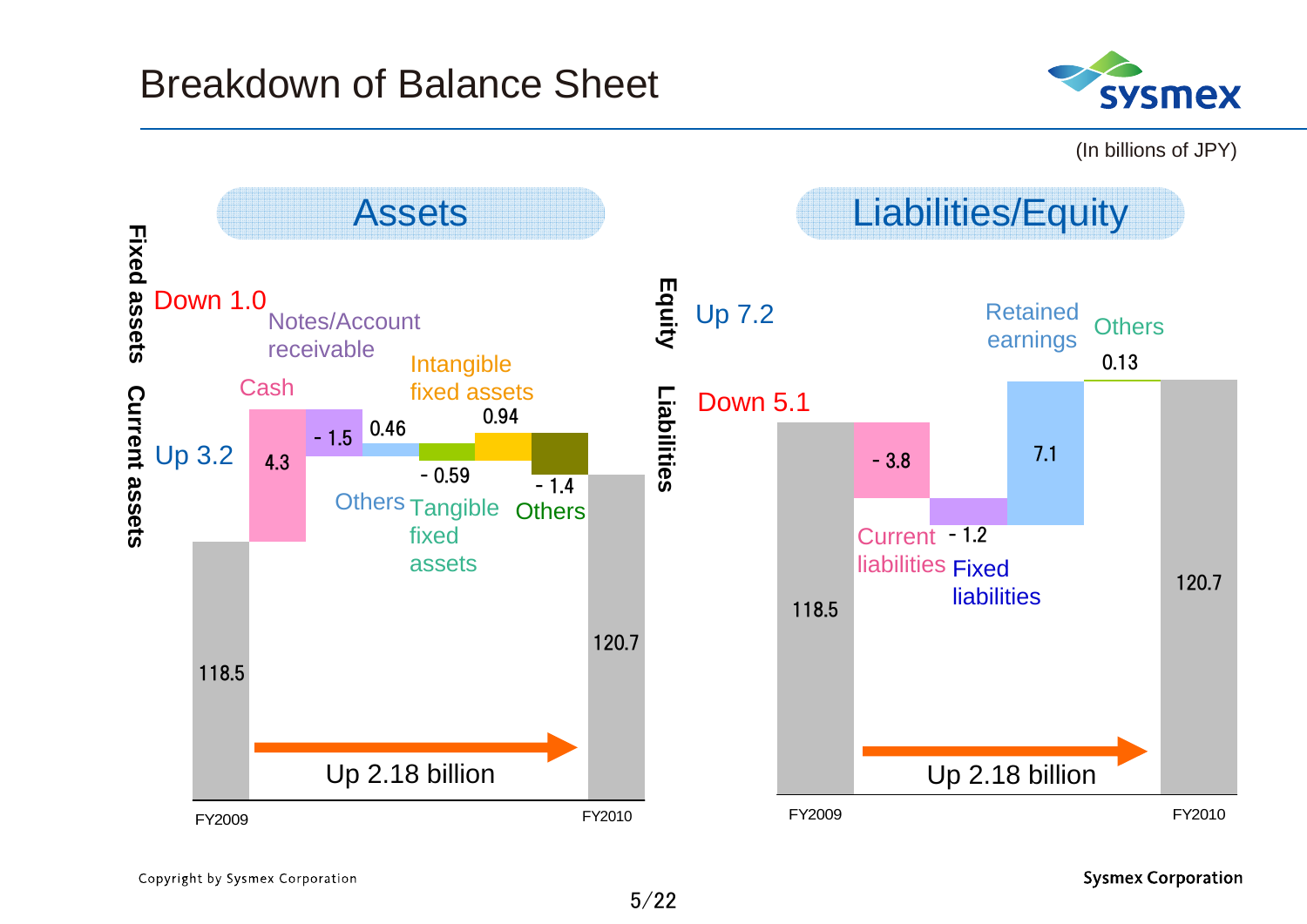

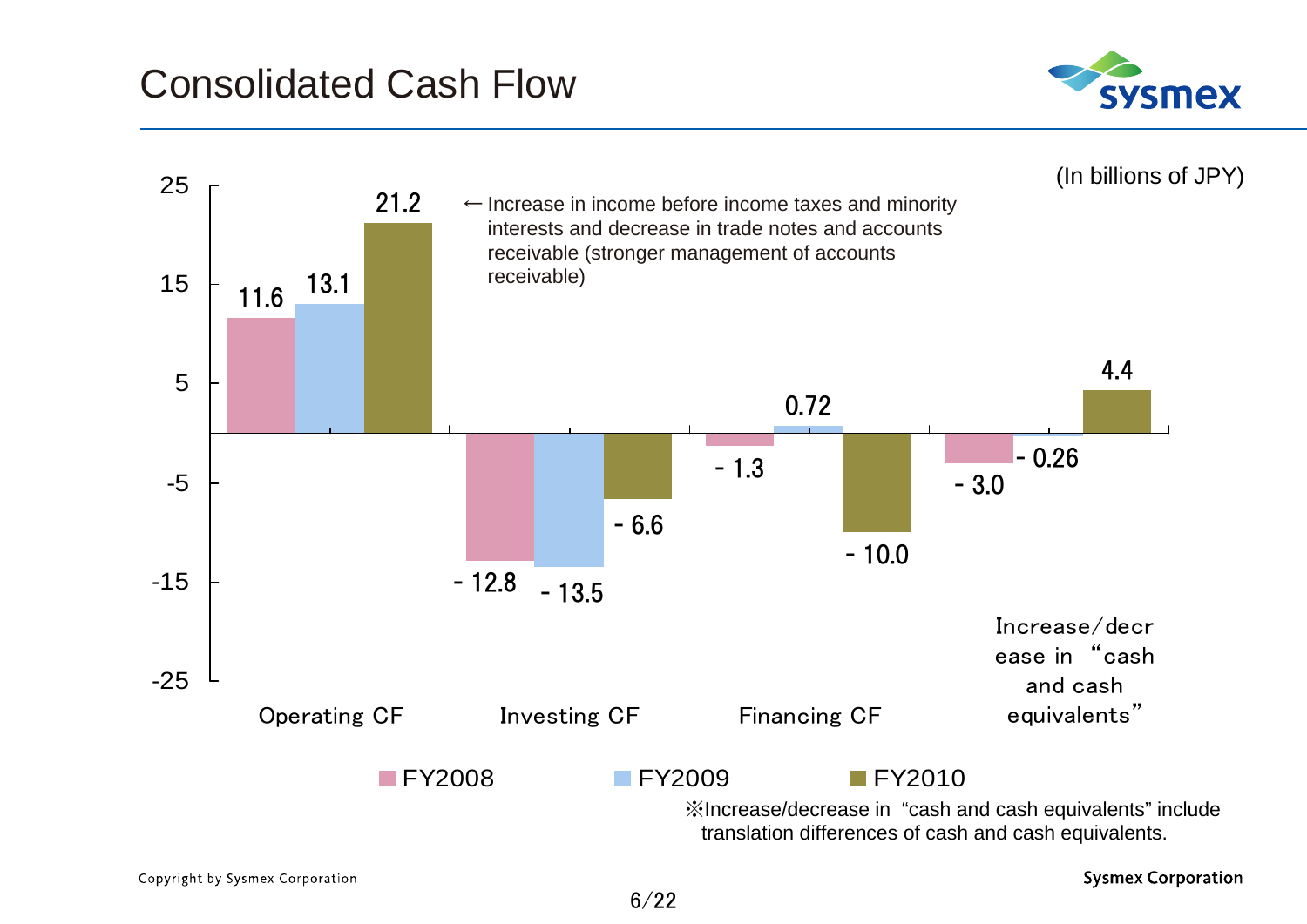

|                                              | Interim<br><b>Dividend</b> | Year-end<br><b>Dividend</b>                                                                                                        | <b>Total</b> | <b>Dividend Ratio</b><br>(Consolidated) |
|----------------------------------------------|----------------------------|------------------------------------------------------------------------------------------------------------------------------------|--------------|-----------------------------------------|
| FY2010 Ended<br>March 31, 2010<br>(Forecast) | 425                        | 431<br>456<br>Up ¥6 from initial projection of ¥25 year-end dividend<br><b>Note: Eighth consecutive year of dividend increases</b> |              | 29.4%                                   |
| FY2009 Ended<br>March 31, 2009               | ¥24                        | 426                                                                                                                                | $*50$        | 31.9%                                   |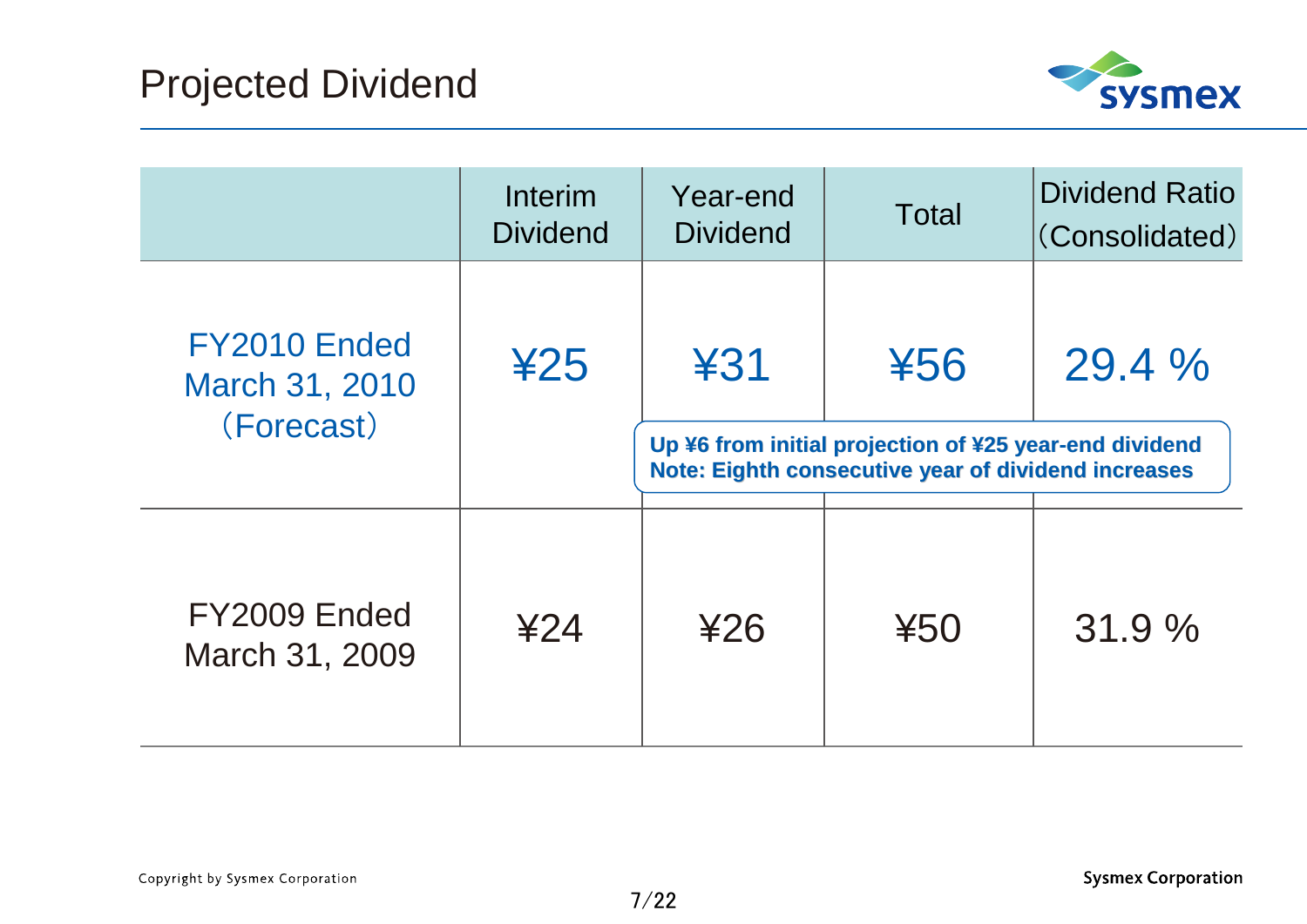



- Enhanced lineup of reagents for HISCL-2000*i* in the immunochemistry segment (total of 21 items)
- Sales of simplified test kits (POCTEM) rose substantially because of spread of pandemic flu
- Converted to a wholly owned subsidiary a company in Germany specializing in sales and support of POCT<sup>\*</sup> products (January)
	- Established a structure employing telemarketing and other sales methods
- Increased number of breast cancer lymph-node metastasis detection systems in routine operation (Japan and Europe)
	- Established a subsidiary in Spain to expand our life science business (January)
- Started joint research with National Cancer Center Hospital East to verify clinical usefulness of technology for detecting circulating tumor cells (February)
- Established sales and support subsidiary Sysmex Vietnam (March)
	- ► To commence direct sales in central and southern Vietnam and support local agencies in the northern part of the country

\* POCT: Point of care testing. Testing that may be performed rapidly, easily and accurately anywhere, such as the patient's bedside or practitioners' offices, and in emergency situations.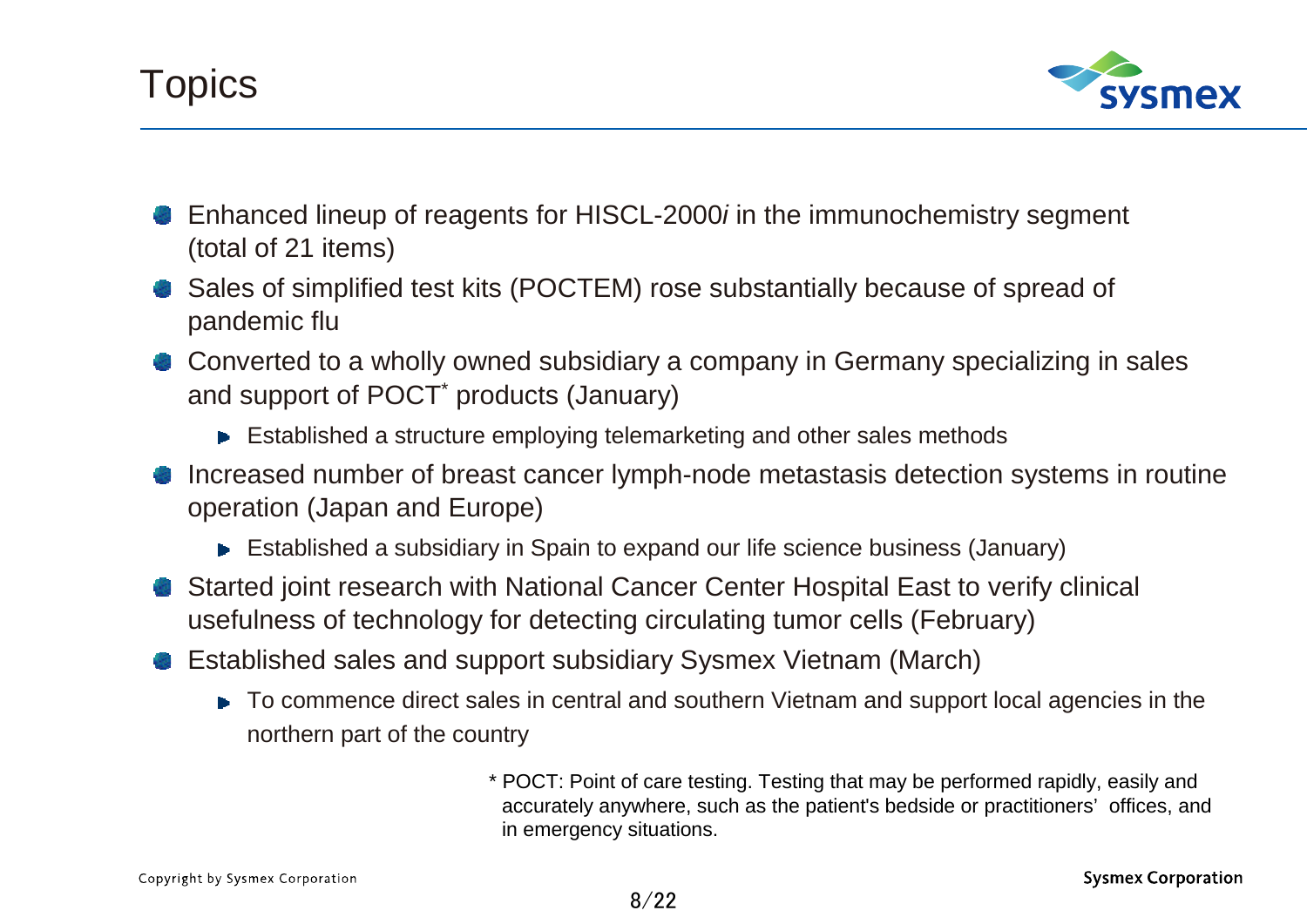

| <b>Net Sales by</b><br>(In billions of JPY)<br><b>Geographical Region</b> |                  |               |       |        |       |        |        |                 |
|---------------------------------------------------------------------------|------------------|---------------|-------|--------|-------|--------|--------|-----------------|
| (Sales to Customers)                                                      |                  | <b>FY2010</b> |       | FY2009 |       | Growth |        |                 |
|                                                                           |                  |               |       | Ratio  |       | Ratio  | (JPY)  | Local currency) |
|                                                                           | <b>Net Sales</b> |               | 116.1 | 100.0% | 111.8 | 100.0% | 103.9% |                 |
|                                                                           |                  | Americas      | 23.4  | 20.2%  | 23.3  | 20.9%  | 100.3% | 108.6%          |
|                                                                           |                  | Europe        | 36.4  | 31.4%  | 35.3  | 31.6%  | 103.0% | 112.7%          |
|                                                                           | Region           | China         | 11.8  | 10.2%  | 10.1  | 9.0%   | 117.1% | 126.0%          |
|                                                                           |                  | <b>AP</b>     | 5.8   | 5.0%   | 5.3   | 4.8%   | 108.5% | 116.9%          |
|                                                                           |                  | Japan*        | 38.5  | 33.2%  | 37.5  | 33.6%  | 102.7% | 102.7%          |

\* Including Korea, Taiwan, and Mongolia, etc.

#### **Exchange Rate** 鶗

é.

(In JPY)

|              | <b>FY2010</b> | FY2009 |
|--------------|---------------|--------|
| 1US\$        | 92.9          | 100.5  |
| 1EUR         | 131.2         | 143.5  |
| 1RMB         | 13.6          | 14.6   |
| <b>1SG\$</b> | 65.1          | 70.1   |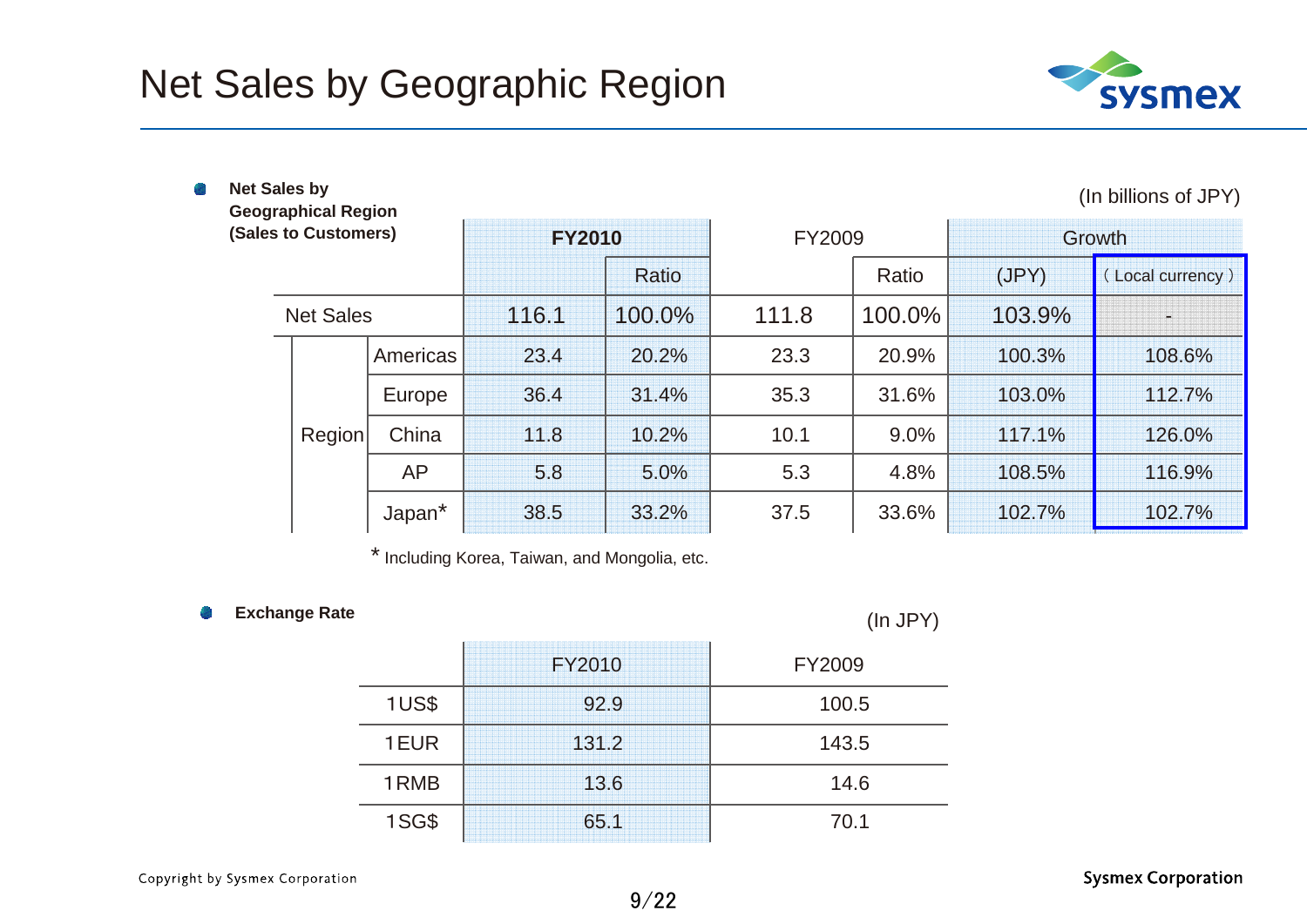# Geographic Segment Information: Americas



23.3

1.7

232.5

17.8

23.4

Operating  $\overline{1}$  4.5 Income

2.7

 $\Omega$ 

 $\Omega$ 

20

40

252.5

Operating  $\overline{0}$  60 Income

29.9

1.5

3



**Conducting Income Sysmex Corporation** 

**Net Sales** 

Copyright by Sysmex Corporation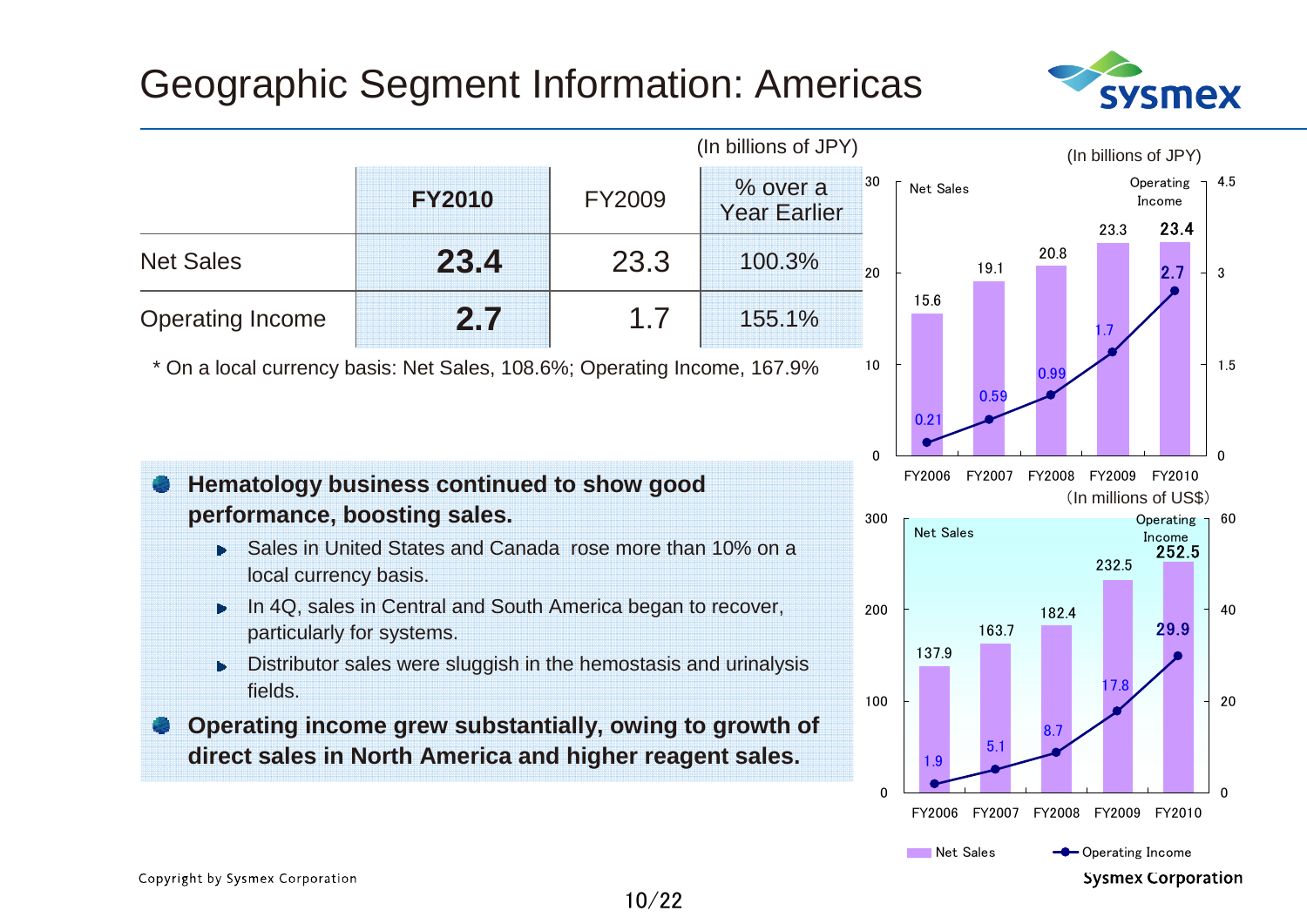# Geographic Segment Information: Europe







**Sysmex Corporation** 

Copyright by Sysmex Corporation

\* Reform accounting standards for lease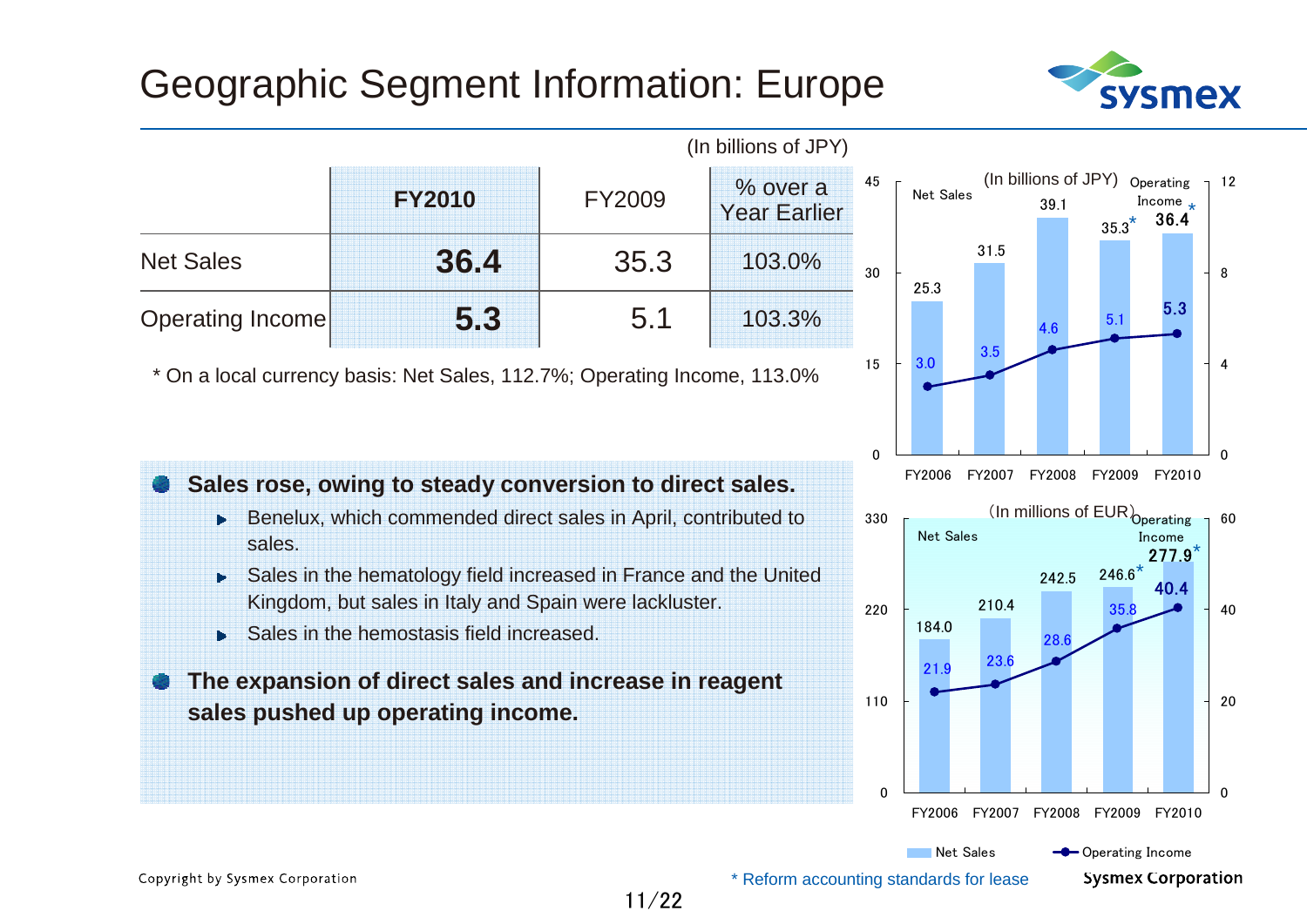# Geographic Segment Information: China





\* On a local currency basis: Net Sales, 126.0%; Operating Income, 226.2%



- ▶ Sales support promotion bolstered sales of high-end hematology analyzers.
- Distributor activities pushed up sales in the hemostasis and urinalysis fields.
- **Operating income grew significantly, owing to a major sales increase and reduction of the fixed cost ratio through expanded use of distributors.**

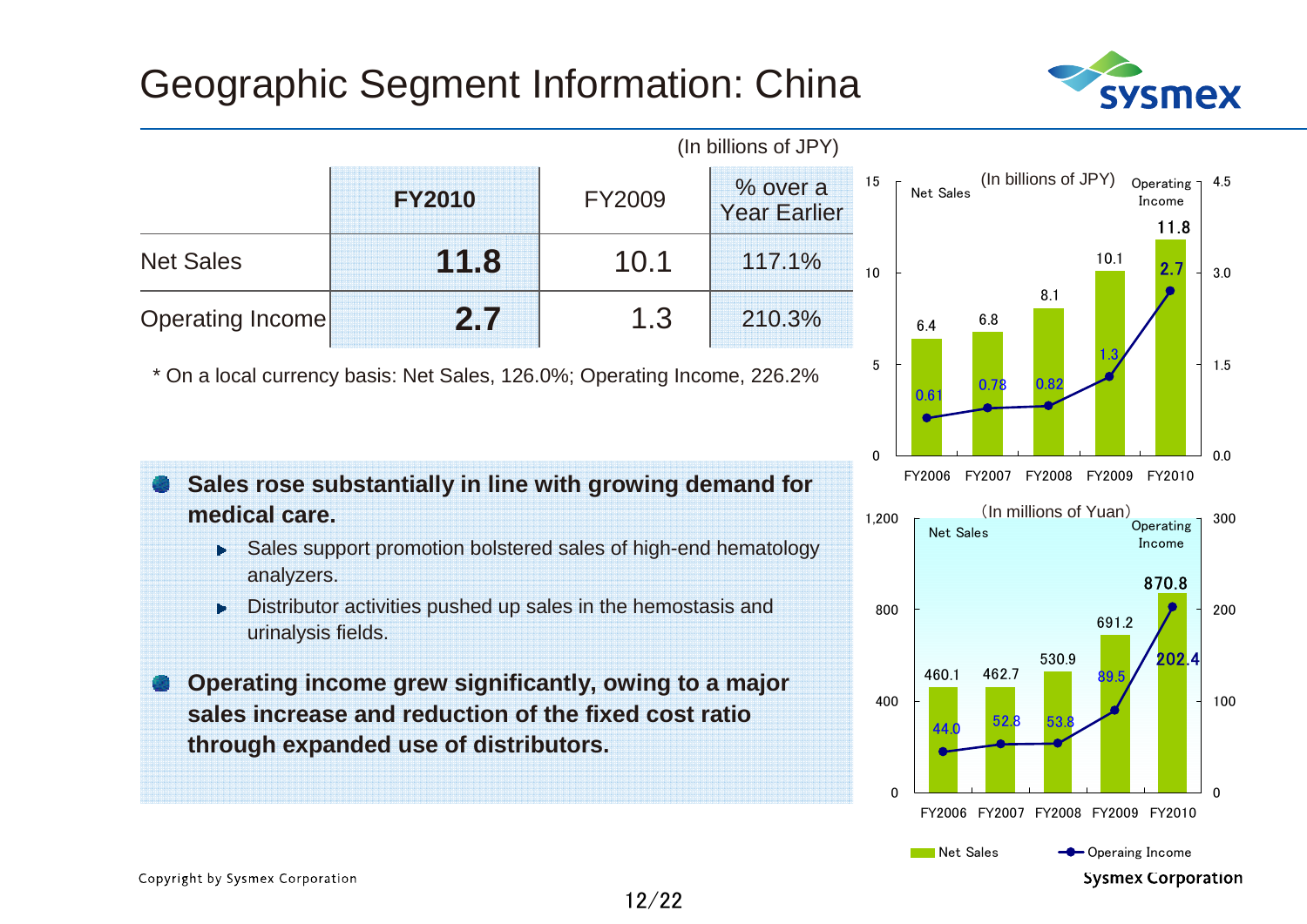# Geographic Segment Information: AP



5.8

Operating 1.5 Income

0.89

89.9

**Operating** Income

13.8

**Sysmex Corporation** 

0.0

24

 $\Omega$ 

8

16

0.5

1.0

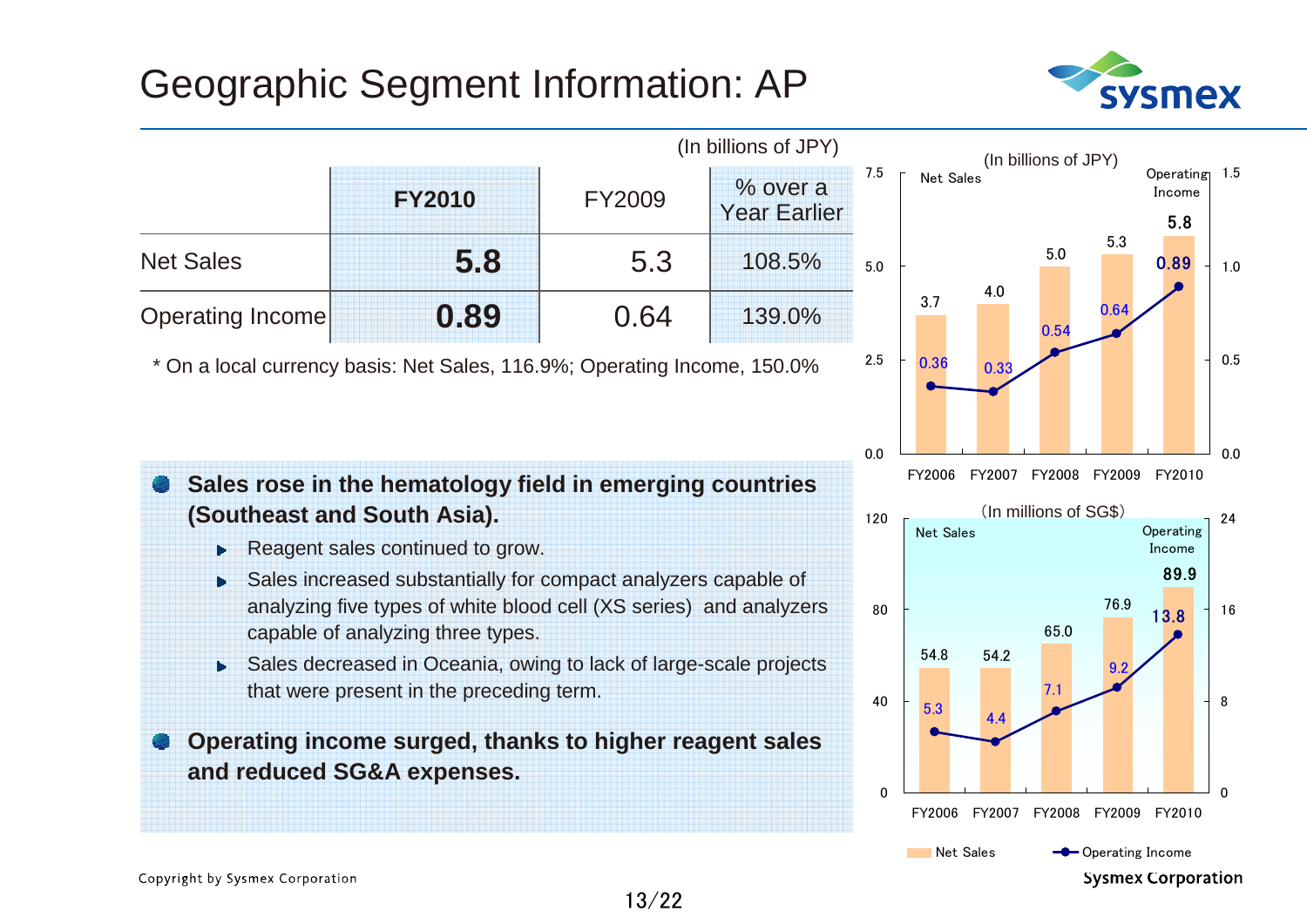# Geographic Segment Information: Japan





**Sysmex Corporation**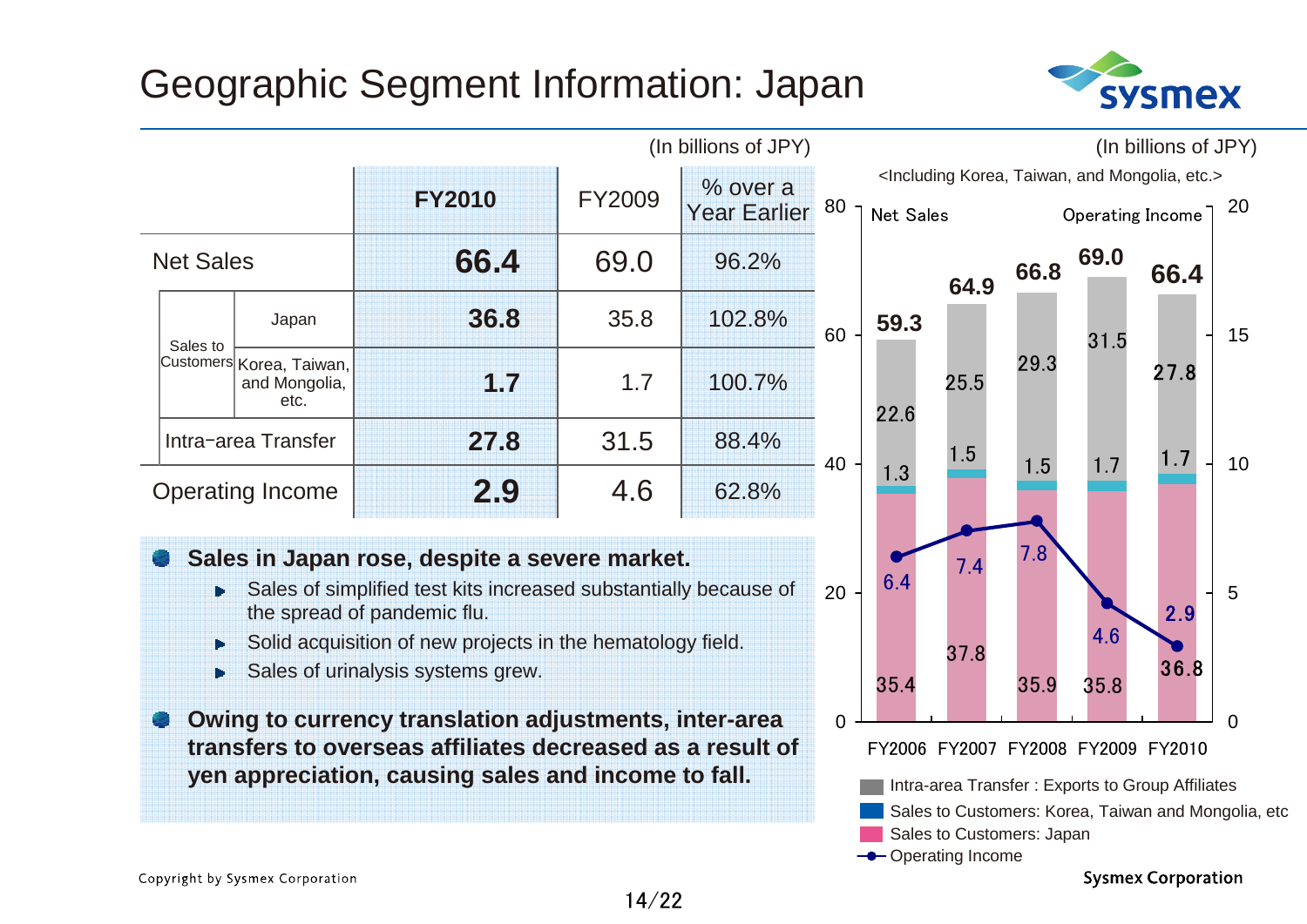

Chapter 2

### FY2011 Consolidated Earnings Forecast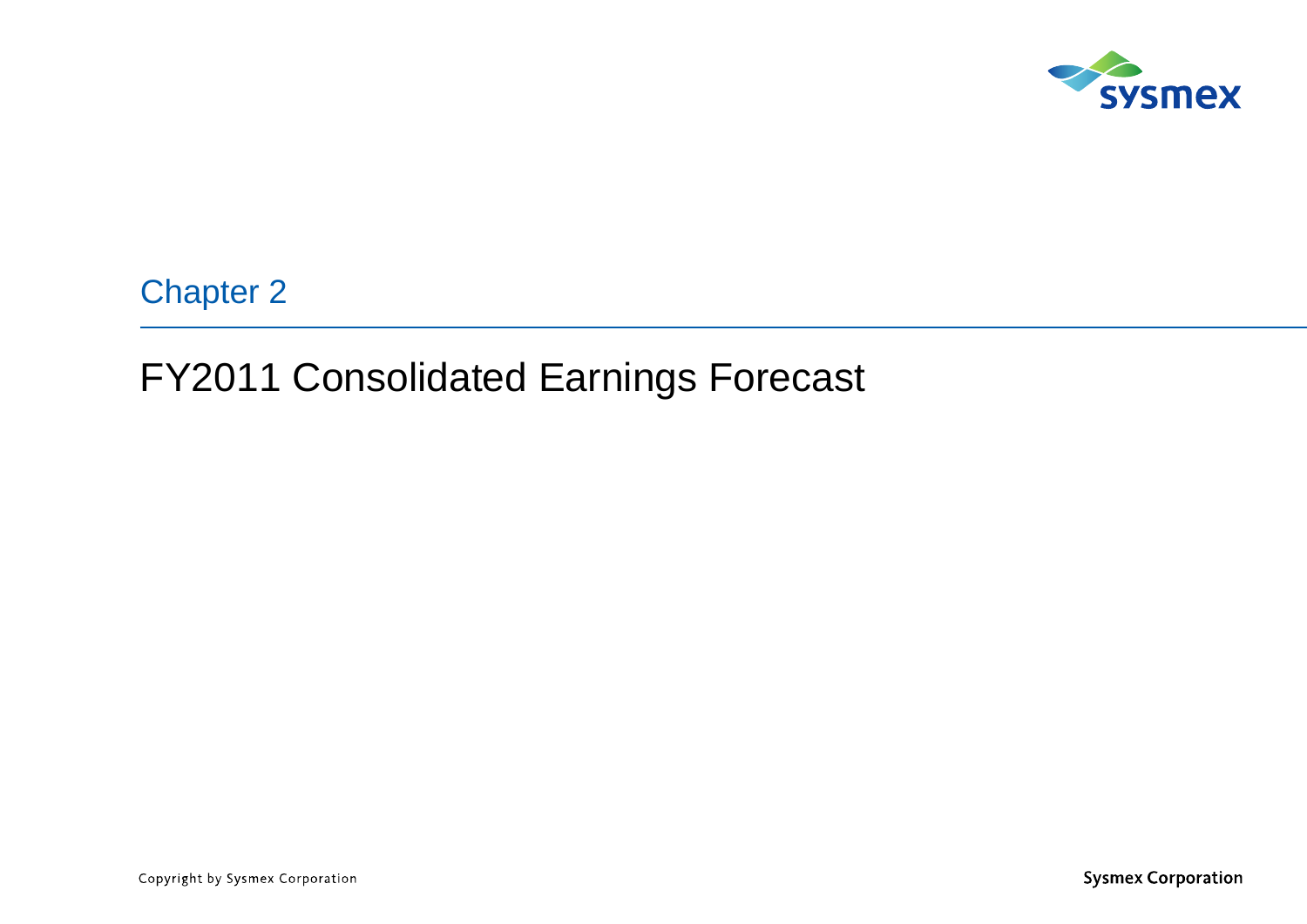

### **Recovery from economic crisis underway Recovery from economic crisis underway**

- Government-led support for economic recovery
- ► Economic expansion and demand growth led by China and other emerging economies

### **Greater investment in public healthcare services Greater investment in public healthcare services**

- ► U.S. Healthcare reform bill passed
	- Additional 32 million people to have insurance coverage (from 2014) and tax to be imposed on medical equipment manufacturers (from 2013)
- China Healthcare reform continuing
	- (In March 2009, NPC announced investment of 850 billion yuan by 2011)
		- In FY2009, central government expenditure totaled 127.7 billion yuan
		- In 2010 budget, healthcare-related spending up 8.8%
- ▶ Japan Relaxation of healthcare cost containment policy
	- April 2010 revision increased medical fees for first time in 10 years

### **Healthcare companies performing briskly Healthcare companies performing briskly**

- ► Steady performance of diagnostics-related companies
- ► M&A activity by major global players and increased entry into healthcare segment by companies from other industries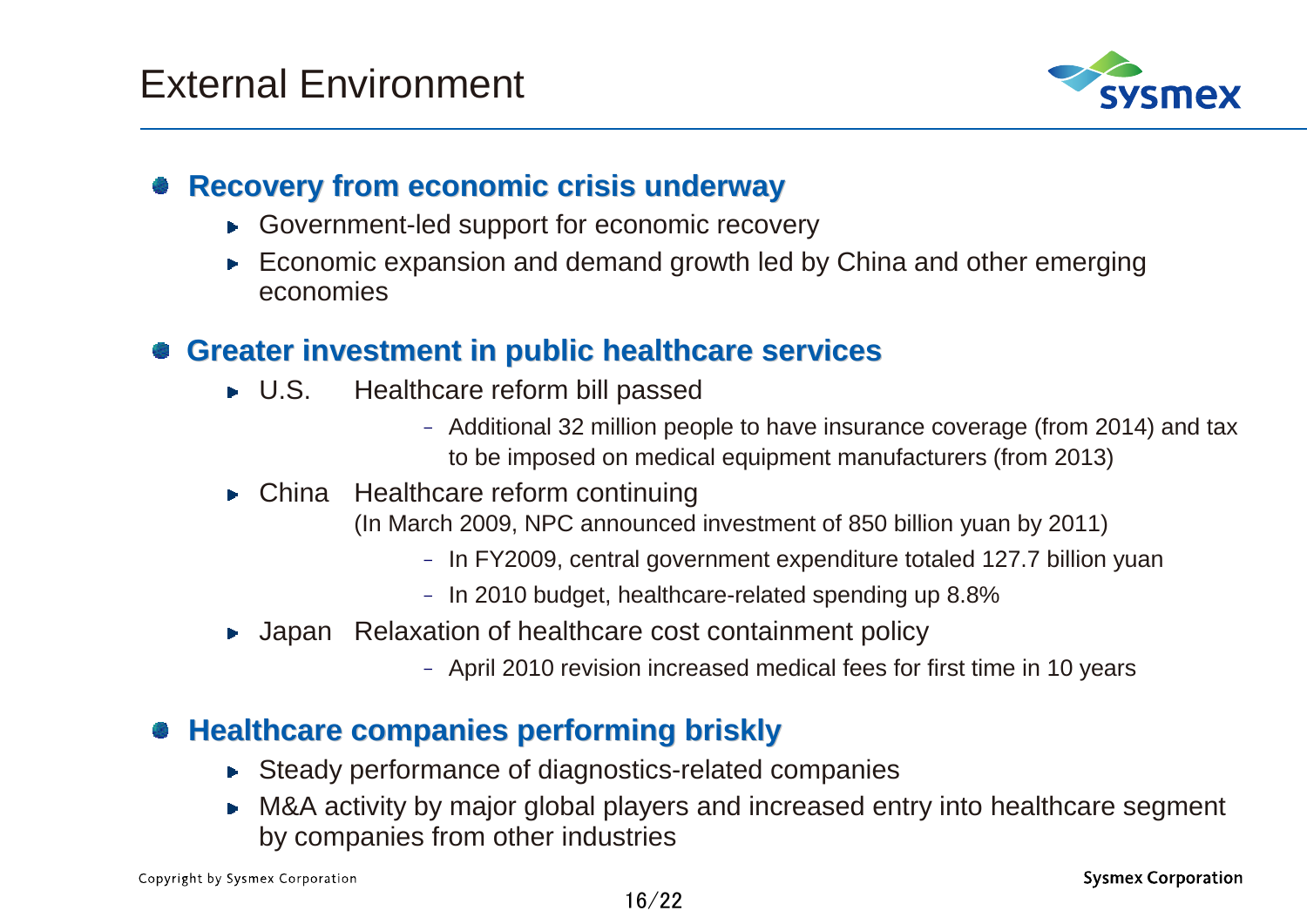### Greater Focus on Asia





**Sysmex Corporation** 

Copyright by Sysmex Corporation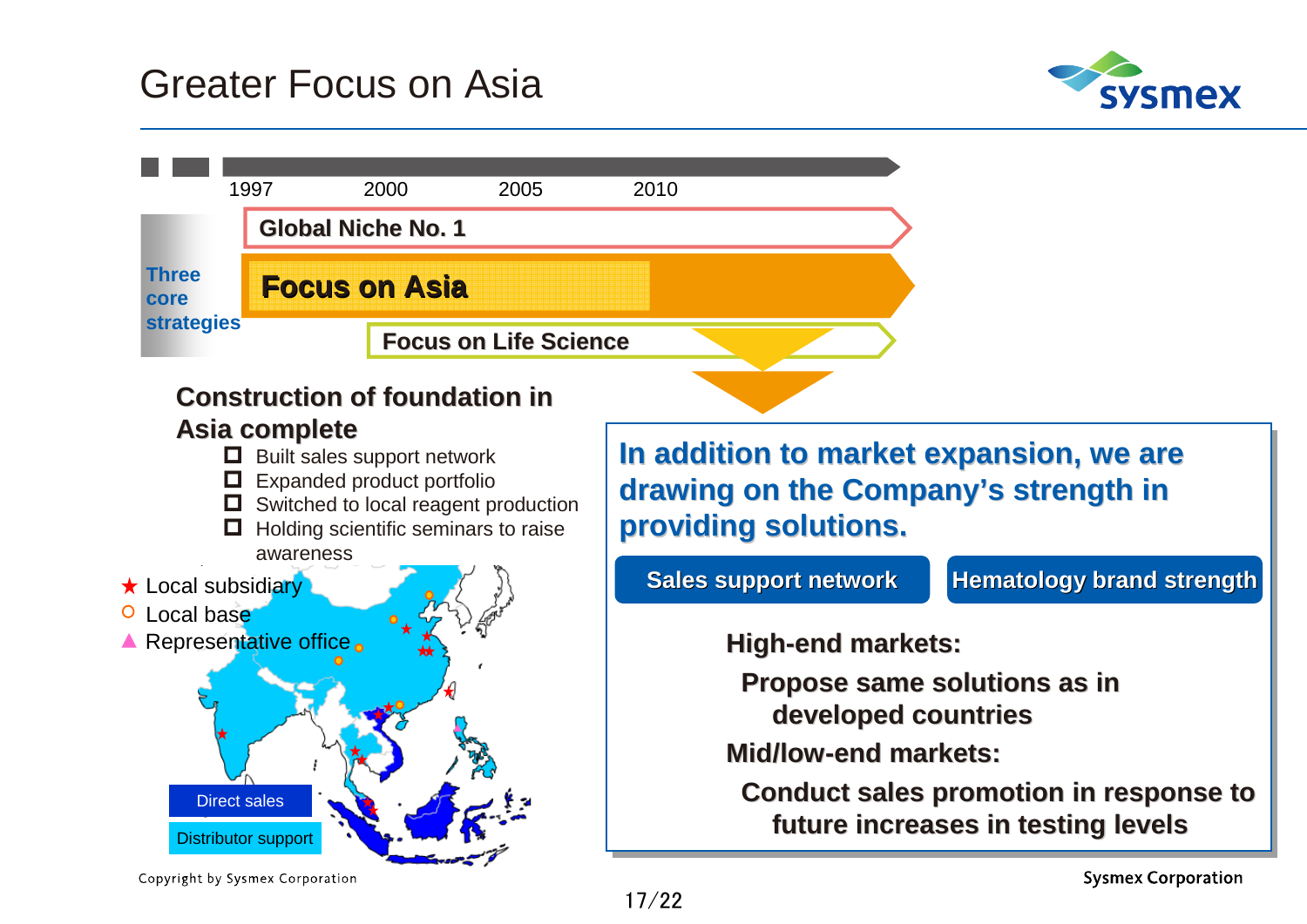### Geographic Segment Earnings Forecast

### **China**

#### **Use distributors to reinforce activities as a comprehensive supplier**

- $\blacktriangleright$  Promote sales centered on hematology analyzers capable of analyzing five types of white blood cell
- $\blacktriangleright$  Enhance portfolio of products in hemostasis, urinalysis and clinical chemistry fields
- $\blacktriangleright$  Promote solution proposals (scientific seminars, ISO certification support)



### **AP**

### **Bolster sales activities geared to regional characteristics**

- Encourage proposal of solutions for high-end markets  $\mathbf{p}$
- Promote upgrades to hematology analyzers capable of analyzing five types of white blood cell
- ► Reinforce sales in hemostasis and urinalysis fields





(In billions of JPY)

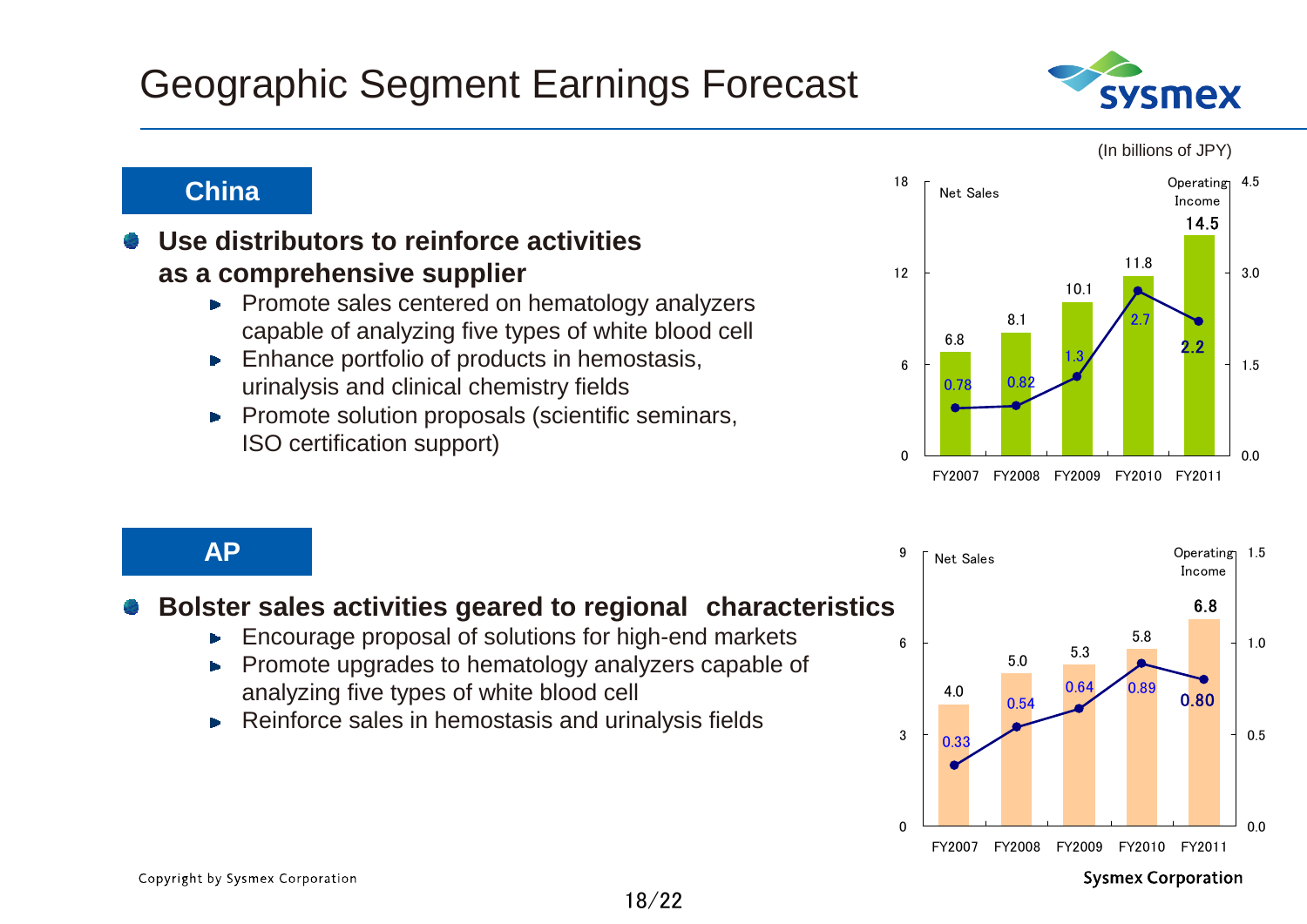### Geographic Segment Earnings Forecast

#### **Americas**

- **Stronger sales in hematology field, centering on commercial labs and integrated healthcare networks (IHNs)**
- **Increase in reagent sales in line with expanding market share**

#### **Europe**

- 30**Bolster sales activities geared to regional characteristics**
	- Advanced countries: Promote solution-based sales proposals

19/22

**Emerging countries: Expand share by reinforcing** sales support networks

### **Expand business in point-of-care testing and life science fields**





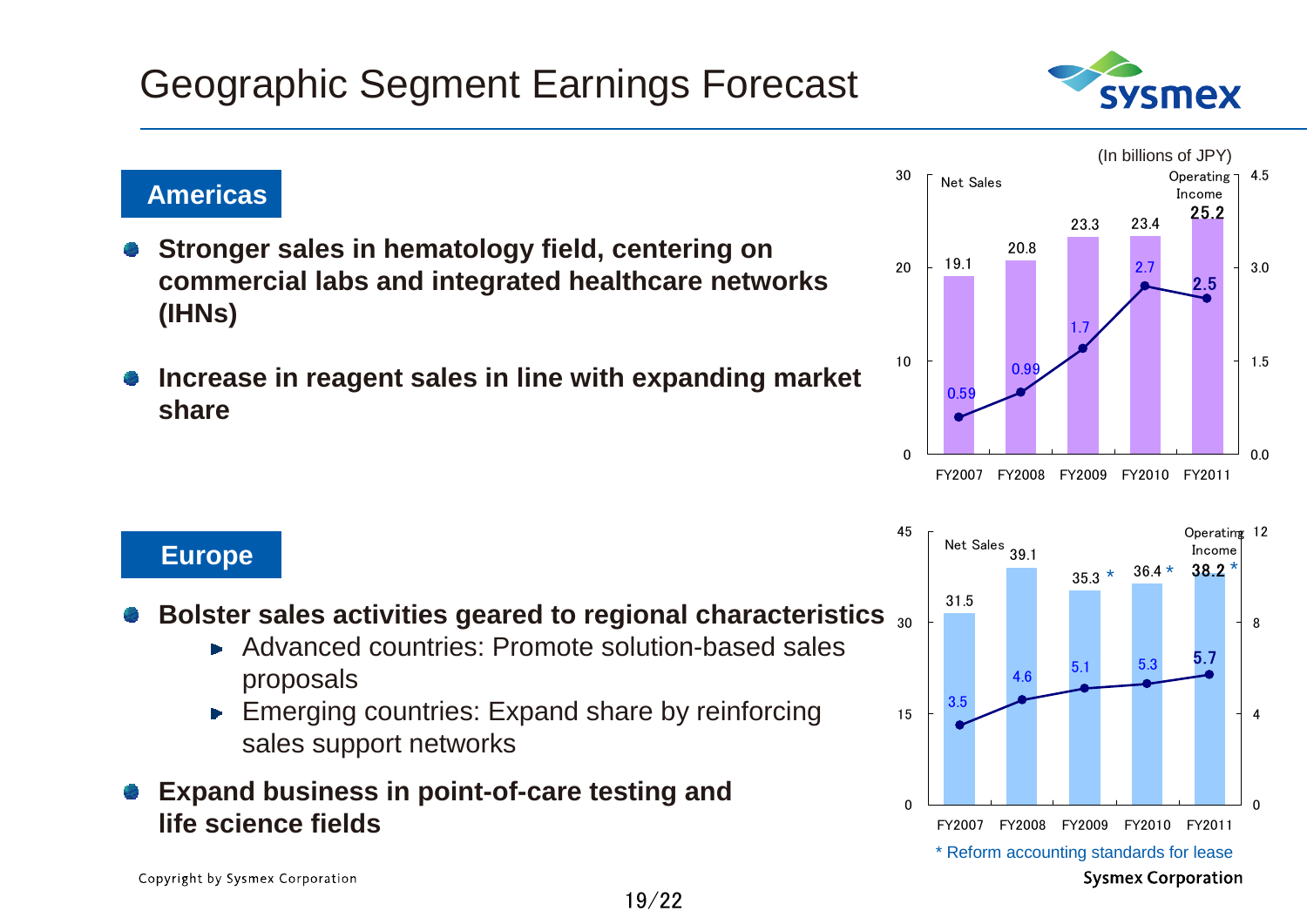

(In billions of JPY)



**Japan**

### **Reinforce activities as a comprehensive supplier**

- Continue expansion in hematology and b. hemostasis fields
- Increase number of reagents offered in h. immunology field
- Promote sales in POC field
- Enhance product portfolio in microbiology field

#### **Augment market launches in life science field**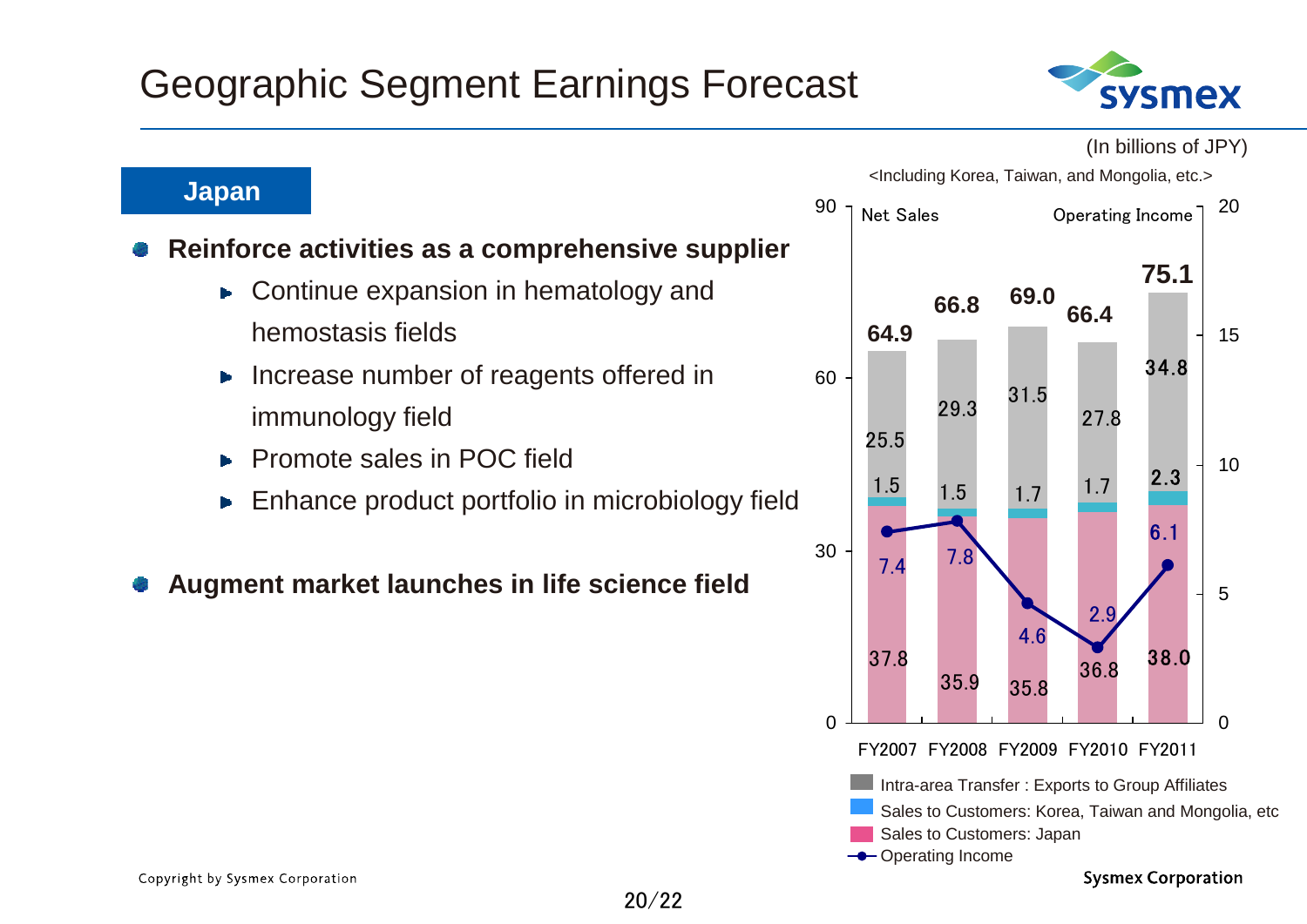

|                                 |                                          |               | <b>FY2011 Consolidated Earnings Forecast</b>                                    |        |                                                                     |
|---------------------------------|------------------------------------------|---------------|---------------------------------------------------------------------------------|--------|---------------------------------------------------------------------|
|                                 | Net Sales: ¥125 billion                  |               | Operating Income: ¥17 billion<br>Operating Margin: 13.6 %                       | e.     | Net Income: ¥10.8 billion<br>Net Income Margin: 8.6 %               |
|                                 |                                          |               | Planned exchange rate in the full year: 1US\$=¥90 1EUR=¥125                     |        | (Exchange rate in the preceding full year: 1US\$=¥92.9 1EUR=¥131.2) |
| 150                             | (In billions of JPY)<br><b>Net Sales</b> |               |                                                                                 |        | Operating Income<br>27                                              |
|                                 |                                          | 110           | 111                                                                             | 116    | 125<br>Up 7.6%                                                      |
| 100                             | 101                                      |               |                                                                                 |        | Up 8.2%<br>17.0                                                     |
|                                 | 13.5                                     | 15.0          | 15.1                                                                            | 15.7   | 18<br>Up 9.1%<br>17.2                                               |
|                                 | 12.7                                     | 14.5          | 12.9                                                                            | 15.7   | Up 10.6%                                                            |
| 50                              | 9.0                                      | 9.1           |                                                                                 | 9.7    | 10.8<br>9                                                           |
|                                 |                                          |               | 8.0                                                                             |        |                                                                     |
| $\mathbf 0$                     |                                          |               |                                                                                 |        | $\mathbf{0}$                                                        |
|                                 | FY2007                                   | <b>FY2008</b> | <b>FY2009</b>                                                                   | FY2010 | FY2011                                                              |
| Copyright by Sysmex Corporation | <b>Net Sales</b>                         |               | <b>-C</b> Operating Income $\leftarrow$ Ordinary Income $\leftarrow$ Net Income |        | <b>Sysmex Corporation</b>                                           |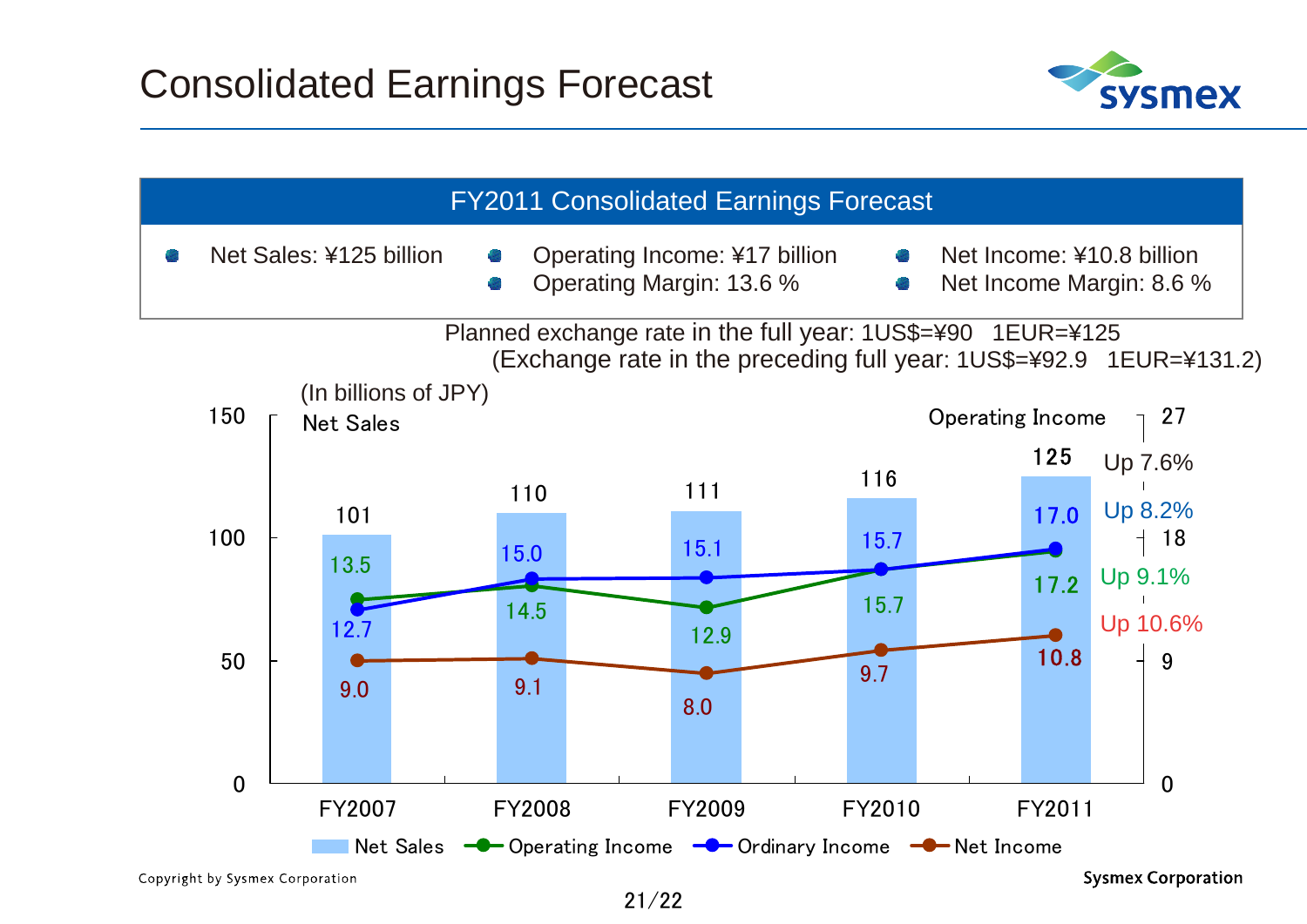

|                                              | Interim<br>dividend | Year-end<br>dividend | Total                                                           | Dividend ratio<br>(Consolidated) |
|----------------------------------------------|---------------------|----------------------|-----------------------------------------------------------------|----------------------------------|
| FY2011ended<br>March 31, 2011<br>(Forecast)  | ¥ 28                | ¥ 28                 | $*56$                                                           | 26.6%                            |
| FY2010 ended<br>March 31, 2010<br>(Forecast) | & 25                | $&$ 31               | $*56$<br>Up ¥6 from initial projection of ¥25 year-end dividend | 29.4%                            |